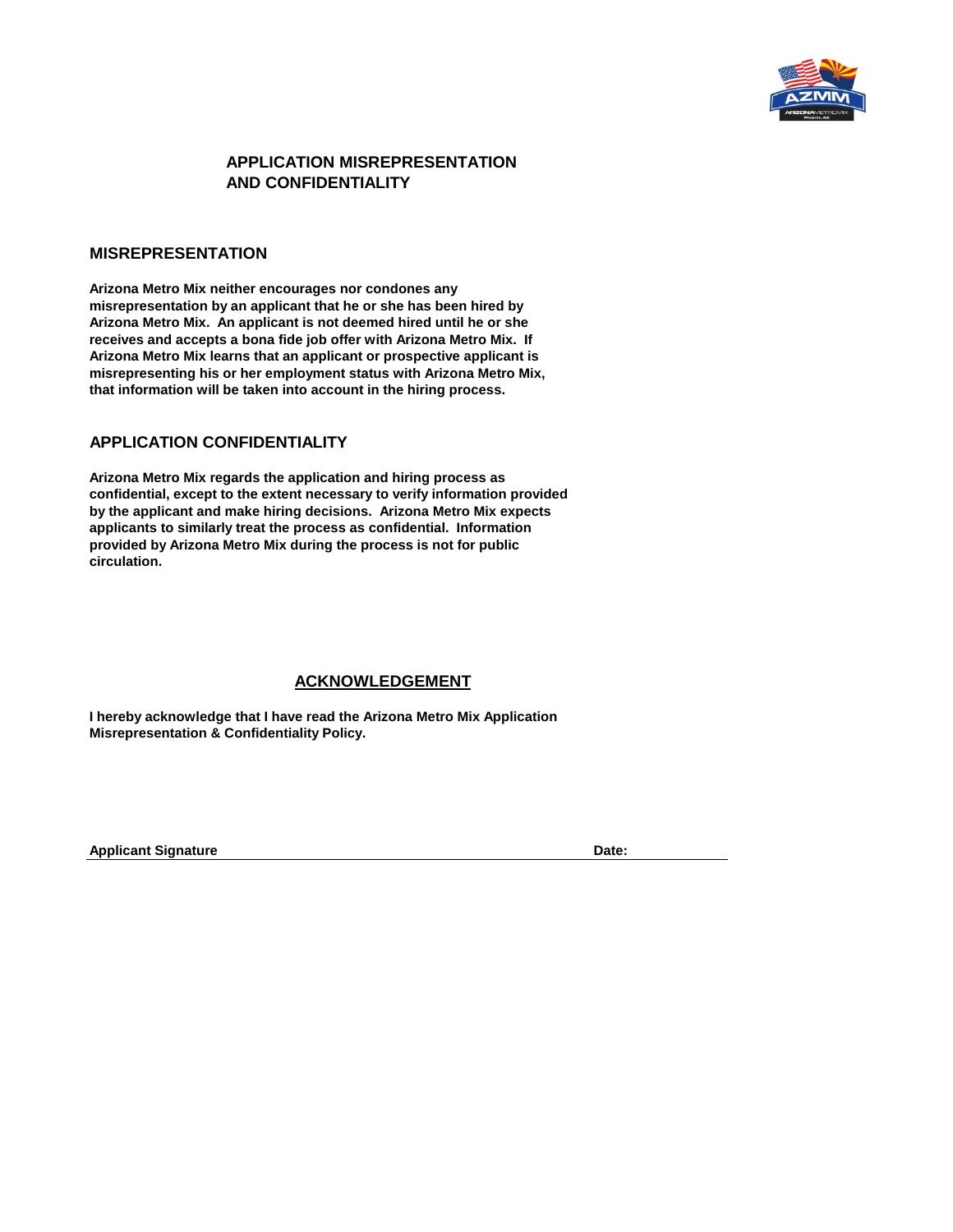

**ARIZONA METRO MIX 18477 S. 186th Way Ste 103 Queen Creek, AZ 85142 Phone (480) 889-5424 Fax (480) 889-5428**

### **REQUEST, AUTHORIZATION AND CONSENT TO RELEASE OF EMPLOYMENT AND DRUG TESTING INFORMATION**

## **ATTN: HUMAN RESOURCES**

#### **Fax:**

Please complete the highlighted information below. Sign, date and return this form in the self addressed, stamped envelope provided. Thank you in advance for your immediate attention.

I request, authorize and consent to the release of information to Arizona Metro Mix from any public agency to private entity; (1) concerning an professional or vocational license or certification that I had held in the past of currently hold, including but not limited to, information concerning whether such license or certification is in good standing and any formal disciplinary or other proceedings concerning such license or certification, and (2) information regarding my previous employment. I authorize all past employers or agents that they may designate, t respond to verbal or written inquiries regarding my employment record, including, but not limited to, positions held, dates of employment, last pay rate, and work performance.

| SSN:<br>Birth Date (mm/dd/yy) |  |
|-------------------------------|--|
|                               |  |
|                               |  |
|                               |  |
|                               |  |

Date:

Applicant Signature:

## **TO BE COMPLETED BY THE ADDRESSEE**

| <b>Hire Date</b>     | <b>Termination Date</b> |
|----------------------|-------------------------|
| <b>Position Held</b> | Last Pay Rate           |

You are required by the U.S. Department of Transportation 382.405 (f) to release the following information for the previous 3 years per driver's request above.

| Did the employee participate in a drug and alcohol-testing program?                                                      | Yes   | No.        |
|--------------------------------------------------------------------------------------------------------------------------|-------|------------|
| Is the testing program in compliance with 49CFR part 40?                                                                 | Yes   | No.        |
| Has the employee ever tested positive for controlled substance of (.04) grams or greater?                                | Yes l | No the set |
| Has the employee ever had blood alcohol content of (.04) grams or greater of alcohol per<br>Hundred milliliter of blood? | Yes   | No.        |
| Has the employee ever refused to be tested for controlled substances?                                                    | Yes   | No.        |
| Has the applicant been referred to a Substance Abuse Professional?                                                       |       |            |
| If Yes, please list name and number of Professional:                                                                     |       |            |
| Accident?                                                                                                                | Yes   | N∩         |
| If Yes, please give the date and a brief description of each accident                                                    |       |            |

| Print Name & title of individual completing this form |                                                     |  | Signature |                                 | Date |
|-------------------------------------------------------|-----------------------------------------------------|--|-----------|---------------------------------|------|
| Date of Accident                                      | Nature of Accident<br><b>Type of Vehicle Driven</b> |  |           | Injuries / Fatalities Yes or No |      |
|                                                       |                                                     |  |           |                                 |      |
|                                                       |                                                     |  |           |                                 |      |
|                                                       |                                                     |  |           |                                 |      |
|                                                       |                                                     |  |           |                                 |      |
|                                                       |                                                     |  |           |                                 |      |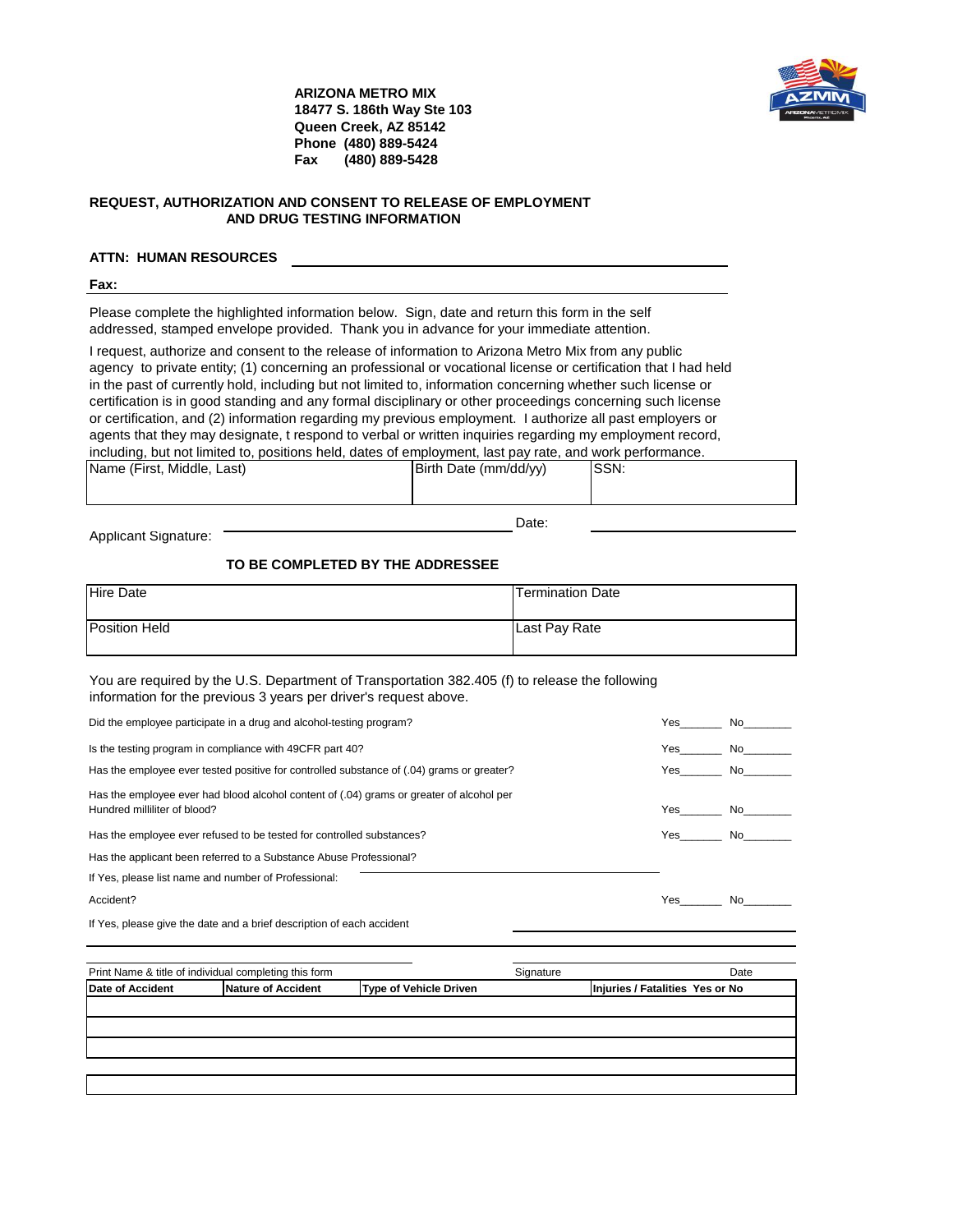

| <b>SKILLS PROFILE</b>                                      |                                                                |  |  |  |  |
|------------------------------------------------------------|----------------------------------------------------------------|--|--|--|--|
| List any mechanical expertise and/or equipment you operate | List other skills you possess pertinent to<br>this application |  |  |  |  |
|                                                            |                                                                |  |  |  |  |

|                                                             |                              | <b>REFERENCES</b> |                                                                                                                              |  |  |  |
|-------------------------------------------------------------|------------------------------|-------------------|------------------------------------------------------------------------------------------------------------------------------|--|--|--|
| specific knowledge of your work experience.                 |                              |                   | Please provide the names of at least two people (NOT relatives) who may be contacted by us. Both should have                 |  |  |  |
| <b>Name</b>                                                 | <b>Address</b>               |                   |                                                                                                                              |  |  |  |
| Telephone #<br>Occupation<br>How does this person know you? |                              |                   |                                                                                                                              |  |  |  |
| <b>Name</b>                                                 | <b>Address</b>               |                   |                                                                                                                              |  |  |  |
|                                                             | <b>CRIMINAL RECORD CHECK</b> |                   |                                                                                                                              |  |  |  |
|                                                             |                              |                   | Have you ever been convicted of any crime? (A conviction includes a plea, verdict or finding of quilt, regardless of whether |  |  |  |
| sentence is imposed by the court.)                          | Yes                          | No                | If yes, explain:                                                                                                             |  |  |  |
| Are you presently on Probation?                             | Are you presently on parole? |                   | Are you presently out on your own recognizance                                                                               |  |  |  |
| or a bail bond pending trial?                               |                              |                   |                                                                                                                              |  |  |  |
| Yes<br>No.                                                  | No<br>Yes                    |                   | Yes<br>No                                                                                                                    |  |  |  |
|                                                             |                              |                   | THE EXISTENCE OF A CRIMINAL RECORD DOES NOT AUTOMATICALLY ELIMINATE YOU FROM EMPLOYMENT                                      |  |  |  |
| <b>CONSIDERATION</b>                                        |                              |                   |                                                                                                                              |  |  |  |

### **APPLICANT STATEMENT**

I understand that any offer of employment from Arizona Metro Mix will be contingent upon the company's receipt of a satisfactory report following my pre-employment health exam, to include a drug and alcohol screen, to which I consent. I further understand that Arizona Metro Mix may verify the statements I have made regarding my academic background, employment history, and any criminal convictions that may be on my record. I give Arizona Metro Mix consent to conduct a criminal record check. I authorize my past employers, schools, and the persons named as references to give Arizona Metro Mix work-related information about me. I understand that all offers of employment will be contingent upon receipt of satisfactory verification of information.

I hereby certify all information provided by me on this employment application and all other information provided by me in the course of applying for employment at Arizona Metro Mix is truthful and accurate. I understand that if any information provided by me on this employment application or any other information provided by me in the course of applying for employment is found to be false, untruthful or misleading, that such will be cause for immediate rejection of my application for employment. I also understand that if I am offered and accept employment, my employment will be employment "at will," which may be terminated by myself or by Arizona Metro Mix at any time with or without notice and with or without cause.

## **THIS CERTIFIES THAT THIS APPLICATION WAS COMPLETED BY ME, AND THAT ALL ENTRIES ON IT AND INFORMATION IN IT ARE TRUE AND COMPLETE TO THE BEST OF MY KNOWLEDGE.**

| Signature | <b>Date</b> |
|-----------|-------------|
|           |             |

Page 4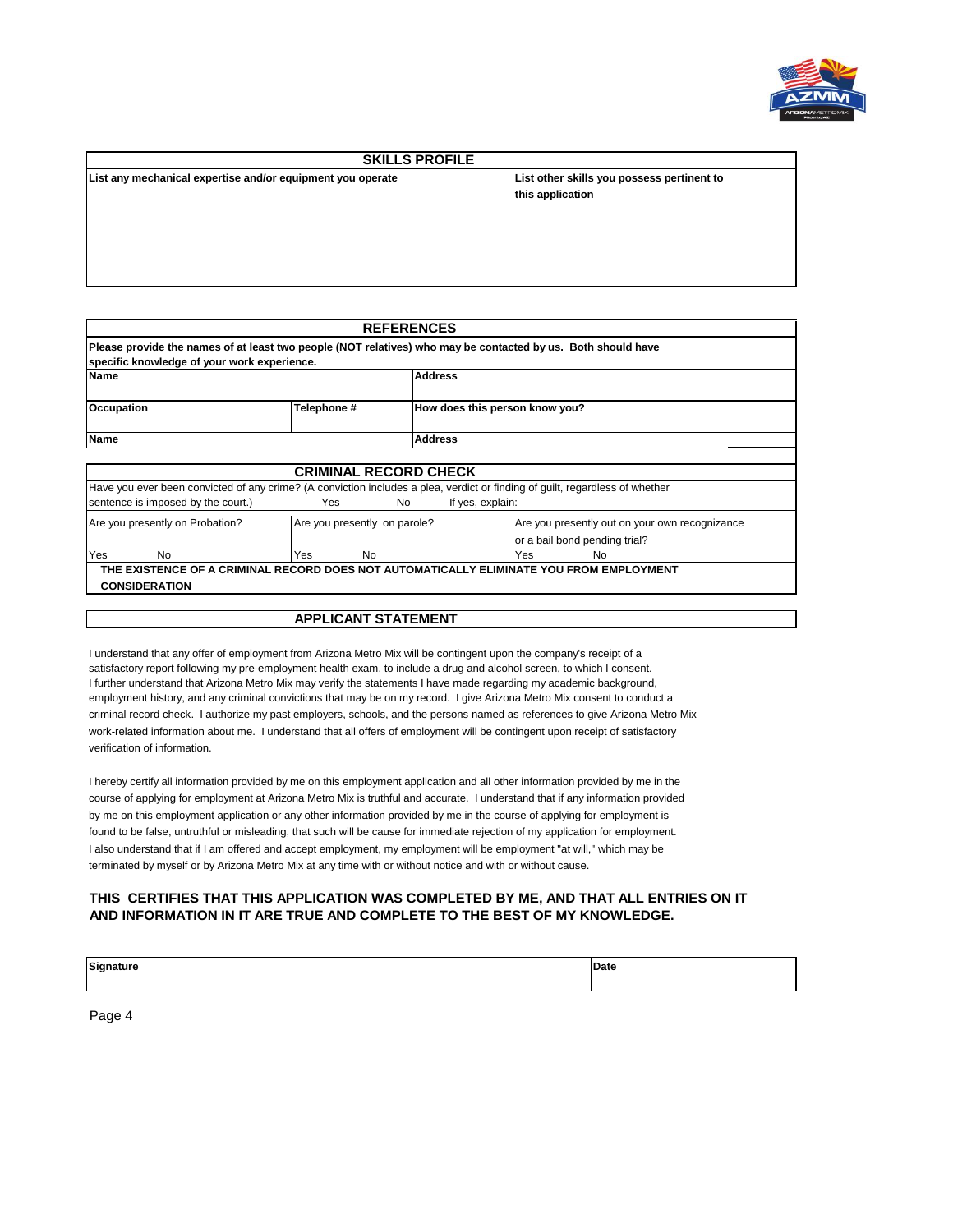

|                                                                                                                            |                            |                    | <b>EMPLOYMENT/OTHER WORK HISTORY</b>  |                                                                                                                         |                    |
|----------------------------------------------------------------------------------------------------------------------------|----------------------------|--------------------|---------------------------------------|-------------------------------------------------------------------------------------------------------------------------|--------------------|
|                                                                                                                            |                            |                    |                                       | Please account for a FULL TEN YEARS from the application date, including jobs, volunteer work, schooling, unemployment, |                    |
| self-employment, military service, etc. If you need additional space, please ask for additional pages. Explain all gaps of |                            |                    |                                       |                                                                                                                         |                    |
| employment of 30 days or more.                                                                                             |                            |                    |                                       |                                                                                                                         |                    |
|                                                                                                                            |                            |                    | May we contact your current employer? | <b>Yes</b><br><b>No</b>                                                                                                 |                    |
| Employer name                                                                                                              | Dates of Service           |                    |                                       | Salary (Present/Most recent)                                                                                            | Hourly<br>$\Box$   |
|                                                                                                                            |                            |                    |                                       |                                                                                                                         | Monthly<br>□       |
|                                                                                                                            | From:                      |                    | To:                                   |                                                                                                                         | Annually<br>□      |
| <b>Employer Address</b>                                                                                                    | City                       | <b>State</b>       | Zip                                   | Work Schedule                                                                                                           |                    |
|                                                                                                                            |                            |                    |                                       | □ Per Diem □ On Call<br>$\Box$ Full-time                                                                                |                    |
|                                                                                                                            |                            |                    |                                       | □ Part-time<br>□ Temporary/Project                                                                                      |                    |
| Name of Supervisor                                                                                                         | Title of Supervisor        |                    |                                       | Telephone Number / Extension                                                                                            |                    |
| Your Job Title                                                                                                             | Reason for Leaving         |                    |                                       |                                                                                                                         |                    |
| Your job responsibilities and duties                                                                                       |                            |                    |                                       |                                                                                                                         |                    |
| Employer name                                                                                                              | Dates of Service           |                    |                                       | Salary (Present/Most recent)                                                                                            | Hourly<br>$\Box$   |
|                                                                                                                            |                            |                    |                                       |                                                                                                                         | Monthly<br>□       |
|                                                                                                                            | From:                      |                    | To:                                   |                                                                                                                         | Annually<br>$\Box$ |
| <b>Employer Address</b>                                                                                                    | City                       | <b>State</b>       | Zip                                   | Work Schedule                                                                                                           |                    |
|                                                                                                                            |                            |                    |                                       | □ Full-time<br>□ Per Diem □ On Call                                                                                     |                    |
|                                                                                                                            |                            |                    |                                       | □ Part-time<br>□ Temporary/Project                                                                                      |                    |
| Name of Supervisor                                                                                                         | Title of Supervisor        |                    |                                       | Telephone Number / Extension                                                                                            |                    |
| Your Job Title                                                                                                             |                            | Reason for Leaving |                                       |                                                                                                                         |                    |
| Your job responsibilities and duties                                                                                       |                            |                    |                                       |                                                                                                                         |                    |
|                                                                                                                            |                            |                    |                                       |                                                                                                                         |                    |
| Employer name                                                                                                              | Dates of Service           |                    |                                       | Salary (Present/Most recent)                                                                                            | Hourly<br>$\Box$   |
|                                                                                                                            |                            |                    |                                       |                                                                                                                         | Monthly<br>□       |
|                                                                                                                            | From:                      |                    | To:                                   |                                                                                                                         | Annually<br>$\Box$ |
| <b>Employer Address</b>                                                                                                    | City                       | <b>State</b>       | Zip                                   | <b>Work Schedule</b>                                                                                                    |                    |
|                                                                                                                            |                            |                    |                                       | $\Box$ Full-time<br>□ Per Diem □ On Call                                                                                |                    |
|                                                                                                                            |                            |                    |                                       | □ Part-time<br>□ Temporary/Project                                                                                      |                    |
| Name of Supervisor                                                                                                         | Title of Supervisor        |                    |                                       | Telephone Number / Extension                                                                                            |                    |
| Your Job Title                                                                                                             | Reason for Leaving         |                    |                                       |                                                                                                                         |                    |
|                                                                                                                            |                            |                    |                                       |                                                                                                                         |                    |
| Your job responsibilities and duties                                                                                       |                            |                    |                                       |                                                                                                                         |                    |
| Employer name                                                                                                              | Dates of Service           |                    |                                       | Salary (Present/Most recent)                                                                                            | Hourly<br>$\Box$   |
|                                                                                                                            |                            |                    |                                       |                                                                                                                         | □ Monthly          |
|                                                                                                                            | From:                      |                    | To:                                   |                                                                                                                         | □ Annually         |
| <b>Employer Address</b>                                                                                                    | City                       | State              | Zip                                   | <b>Work Schedule</b>                                                                                                    |                    |
|                                                                                                                            |                            |                    |                                       | $\Box$ Full-time<br>D Per Diem D On Call                                                                                |                    |
|                                                                                                                            |                            |                    |                                       | □ Part-time<br>□ Temporary/Project                                                                                      |                    |
| Name of Supervisor                                                                                                         | <b>Title of Supervisor</b> |                    |                                       | Telephone Number / Extension                                                                                            |                    |
| Your Job Title                                                                                                             | Reason for Leaving         |                    |                                       |                                                                                                                         |                    |
|                                                                                                                            |                            |                    |                                       |                                                                                                                         |                    |
| Your job responsibilities and duties                                                                                       |                            |                    |                                       |                                                                                                                         |                    |
|                                                                                                                            |                            |                    |                                       |                                                                                                                         |                    |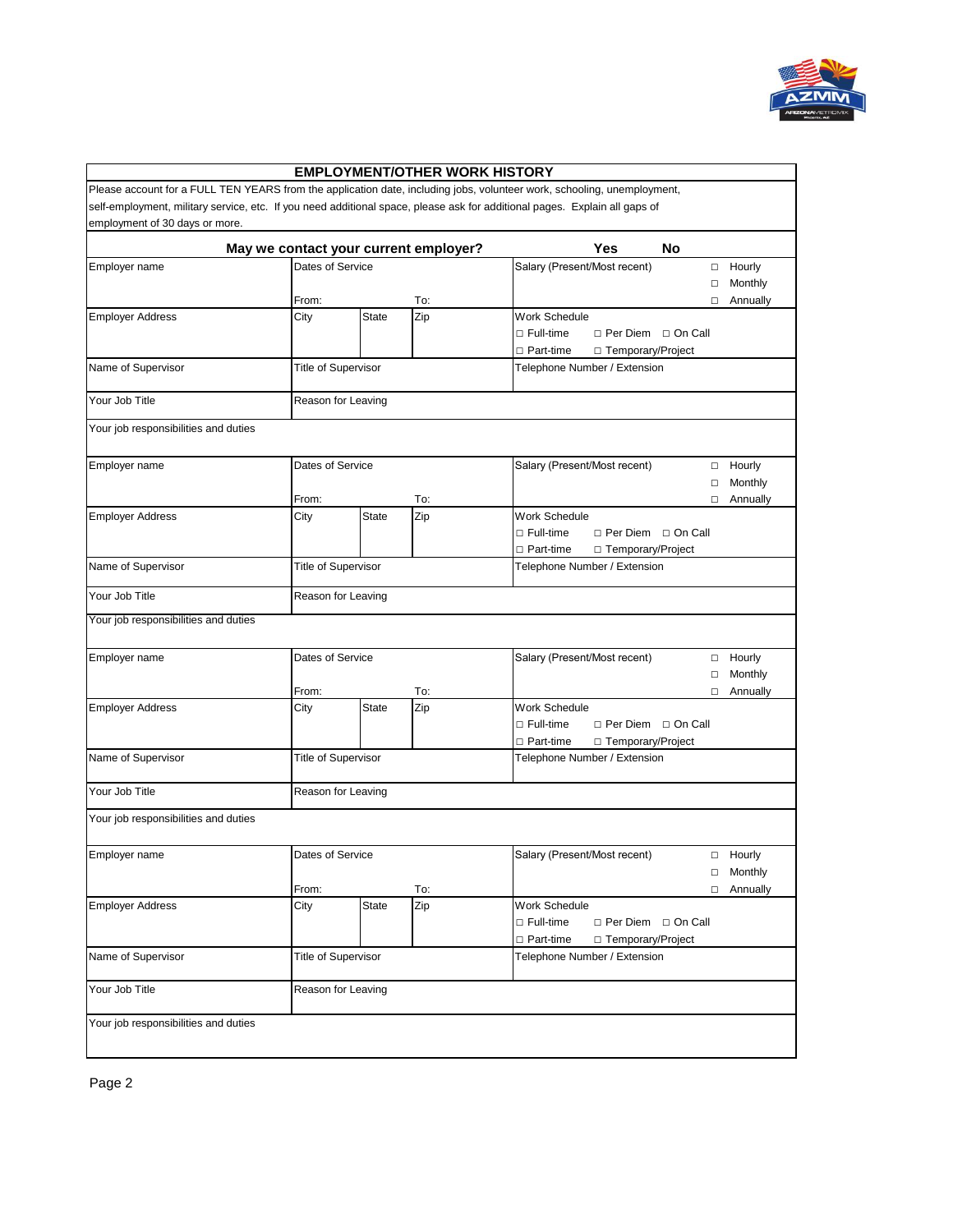

# **EDUCATIONAL HISTORY**

## **HIGH SCHOOL**

| ---------------                   |  |                |                                         |
|-----------------------------------|--|----------------|-----------------------------------------|
| City<br>Name of School<br>& State |  | Fiela<br>Maior | School Diploma or GED?<br><b>i</b> High |
|                                   |  |                |                                         |

# **COLLEGE OR UNIVERSITY (UNDERGRADUATE AND GRADUATE)**

| Name of School | City and State | <b>Major Field</b> | Diploma? |
|----------------|----------------|--------------------|----------|
|                |                |                    |          |
|                |                |                    |          |
|                |                |                    |          |

# **OTHER SCHOOLING/VOCATION/TRAINING**

| Name of School | City and State | <b>Major Field</b> | Diploma? |
|----------------|----------------|--------------------|----------|
|                |                |                    |          |
|                |                |                    |          |
|                |                |                    |          |
|                |                |                    |          |

| <b>PROFESSIONAL LICENSES/CERTIFICATIONS</b> |                         |             |                        |              |  |
|---------------------------------------------|-------------------------|-------------|------------------------|--------------|--|
| Do you have a current professional          | If yes, indicate type   | Date Issued | <b>Expiration Date</b> | State Issued |  |
| license, certificate or registration?       |                         |             |                        |              |  |
|                                             |                         |             |                        |              |  |
| Yes                                         |                         |             |                        |              |  |
| <b>No</b>                                   |                         |             |                        |              |  |
| Are there any current restrictions          | If Yes, please explain: |             |                        |              |  |
| on your license?<br>Yes                     |                         |             |                        |              |  |
| No                                          |                         |             |                        |              |  |

| <b>DRIVING RECORD/COMMERCIAL DRIVER'S LICENSE</b>                                                                                           |                                                                       |     |           |                                                                              |              |  |  |
|---------------------------------------------------------------------------------------------------------------------------------------------|-----------------------------------------------------------------------|-----|-----------|------------------------------------------------------------------------------|--------------|--|--|
|                                                                                                                                             | Do you have a current Commercial Driver's License?                    | Yes | <b>No</b> | If yes, enter Driver's License #                                             | State Issued |  |  |
| Date of Issue**                                                                                                                             | **If Issued less than 1 year ago, proof or prior licensing required** |     |           |                                                                              |              |  |  |
| ***Your Date of Birth is required by the Department of Transportation for<br>Date of Birth**<br>Commercial Driver's License holders only*** |                                                                       |     |           |                                                                              |              |  |  |
|                                                                                                                                             | <b>VEHICLE YOU MUST COMPLETE THE COMMERCIAL DRIVER ADDENDUM</b>       |     |           | IIF YOU ARE APPLYING FOR A POSITION WHICH REQUIRES OPERATION OF A COMMERCIAL |              |  |  |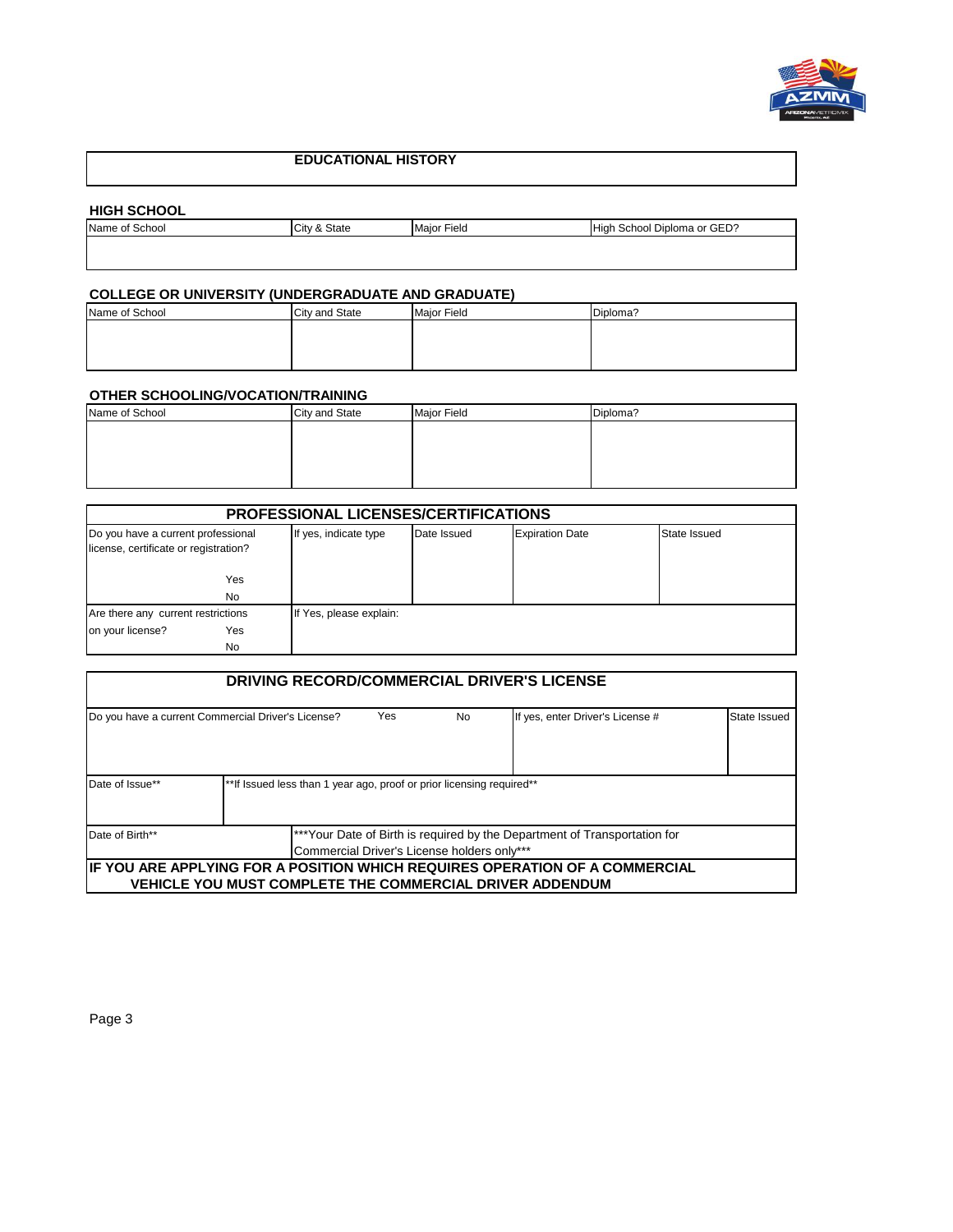

For office use only

18477 S. 186th Way Ste 103 Queen Creek, AZ 85142

# **NON DOT - EMPLOYMENT APPLICATION**

**THIS APPLICATION MUST BE COMPLETE IN ITS ENTIRETY BEFORE ANY OFFER OF EMPLOYMENT MAY BE CONSIDERED**

**TODAY'S DATE:**

| <b>PERSONAL INFORMATION</b>                                                                                                                                                                                    |                                                                                                         |                  |                               |  |  |  |  |
|----------------------------------------------------------------------------------------------------------------------------------------------------------------------------------------------------------------|---------------------------------------------------------------------------------------------------------|------------------|-------------------------------|--|--|--|--|
| Name (Last, First, Middle)                                                                                                                                                                                     |                                                                                                         |                  | <b>Social Security Number</b> |  |  |  |  |
| Present address (Number, Street, Apartment #)                                                                                                                                                                  |                                                                                                         |                  | <b>Home Telephone</b>         |  |  |  |  |
| (City, State, Zip)                                                                                                                                                                                             |                                                                                                         |                  |                               |  |  |  |  |
|                                                                                                                                                                                                                | If less than 3 years Previous Address (Number, Street, City, State, Zip)                                | <b>How Long?</b> | <b>Cell Phone</b>             |  |  |  |  |
| Are you over 18 years of age?<br>If hired, you will be required to furnish proof that you are legally authorized to work<br>in the United State. Can you furnish such proof?<br><b>Yes</b><br>No<br>Yes.<br>No |                                                                                                         |                  |                               |  |  |  |  |
|                                                                                                                                                                                                                | Indicate names used at any companies where you worked, or schools you attended, if different than above |                  |                               |  |  |  |  |
| <b>Name</b>                                                                                                                                                                                                    | Company/School                                                                                          |                  |                               |  |  |  |  |
| Company/School<br>Name                                                                                                                                                                                         |                                                                                                         |                  |                               |  |  |  |  |

|                                               | <b>EMPLOYMENT INTERESTS</b> |                                         |                              |                                  |               |                 |                |
|-----------------------------------------------|-----------------------------|-----------------------------------------|------------------------------|----------------------------------|---------------|-----------------|----------------|
| Indicate position (s) applied for;            |                             |                                         | Date Available               | <b>Minimum Salary Acceptable</b> |               |                 |                |
| add specialty where applicable                |                             |                                         |                              |                                  |               | $\Box$          | Annual         |
| 1                                             |                             |                                         |                              |                                  |               | п               | <b>Monthly</b> |
| 2                                             |                             |                                         |                              |                                  |               | п               | Hourly         |
| 3                                             |                             |                                         |                              |                                  |               |                 |                |
| Are you willing to work:                      | Days                        |                                         | <b>Evenings</b>              |                                  | <b>Nights</b> |                 | Weekends       |
|                                               | <b>Full Time</b>            |                                         | <b>Part Time</b>             |                                  | Temporary     |                 | On Call        |
|                                               | Other                       |                                         |                              |                                  |               |                 |                |
| How were you referred                         |                             |                                         |                              |                                  |               |                 |                |
| □ Newspaper Ad                                |                             |                                         | □ Employee Referral-Specify: |                                  |               |                 |                |
| □ Employment Agency / Search Firm             |                             | Job Fair/Career Day:                    |                              |                                  |               |                 |                |
| $\Box$ Walk-in                                |                             | □ Other:                                |                              |                                  |               |                 |                |
| Have you ever been employed by                |                             | If Yes, name of facility or department: |                              |                                  | When?         |                 |                |
| <b>Arizona Metro Mix?</b><br>Yes              | <b>No</b>                   |                                         |                              |                                  |               |                 |                |
| Where?                                        |                             | Position held:                          |                              | Name used, if different:         |               |                 |                |
|                                               |                             |                                         |                              |                                  |               |                 |                |
|                                               |                             |                                         |                              |                                  |               |                 |                |
|                                               |                             |                                         | <b>EMERGENCY INFORMATION</b> |                                  |               |                 |                |
| Name of person to notify in case of emergency |                             |                                         |                              |                                  |               | Phone           |                |
| Relationship                                  | <b>Address</b>              |                                         | City                         |                                  | <b>State</b>  | <b>Zip Code</b> |                |
|                                               |                             |                                         |                              |                                  |               |                 |                |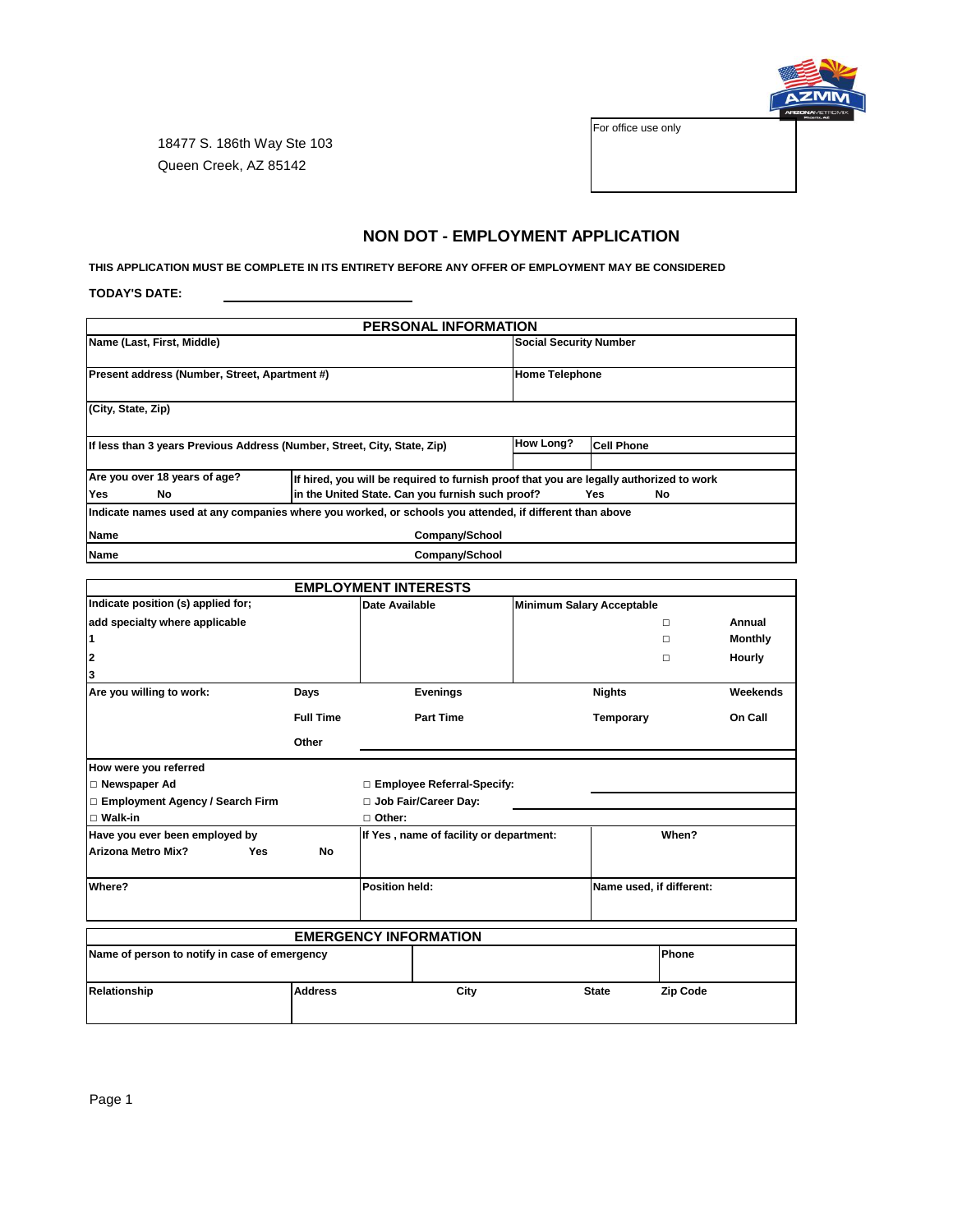

| <b>SKILLS PROFILE</b>                                      |                                                             |  |  |  |  |
|------------------------------------------------------------|-------------------------------------------------------------|--|--|--|--|
| List any mechanical expertise and/or equipment you operate | List other skills you possess pertinent to this application |  |  |  |  |
|                                                            |                                                             |  |  |  |  |
|                                                            |                                                             |  |  |  |  |
|                                                            |                                                             |  |  |  |  |
|                                                            |                                                             |  |  |  |  |
|                                                            |                                                             |  |  |  |  |

| <b>REFERENCES</b>                                                                                                     |             |                |                                |  |  |  |
|-----------------------------------------------------------------------------------------------------------------------|-------------|----------------|--------------------------------|--|--|--|
| Please provide the names of at least two people (NOT relatives) who may be contacted by us. Both should have specific |             |                |                                |  |  |  |
| knowledge of you work skills and work experience.                                                                     |             |                |                                |  |  |  |
| Name                                                                                                                  |             | <b>Address</b> |                                |  |  |  |
| Occupation                                                                                                            | Telephone # |                | How does this person know you? |  |  |  |
| Name                                                                                                                  |             | <b>Address</b> |                                |  |  |  |
| Occupation                                                                                                            | Telephone # |                | How does this person know you? |  |  |  |

| <b>CRIMINAL RECORD CHECK</b>                                                                                                 |                              |    |  |                            |    |                                                   |
|------------------------------------------------------------------------------------------------------------------------------|------------------------------|----|--|----------------------------|----|---------------------------------------------------|
| Have you ever been convicted of any crime? (A conviction includes a plea, verdict or finding of guilt, regardless of whether |                              |    |  |                            |    |                                                   |
| sentences imposed by the court.)<br>Yes<br>If yes, explain:<br>No                                                            |                              |    |  |                            |    |                                                   |
| Are you presently on probation?                                                                                              | Are you presently on parole? |    |  | a bail bond pending trial? |    | Are you presently out on your own recognizance or |
| Yes<br>No                                                                                                                    | Yes                          | No |  | Yes                        | No |                                                   |
| ITHE EXISTENCE OF A CRIMINAL RECORD DOES NOT AUTOMATICALLY ELIMINATE YOU FROM EMPLOYMENT CONSIDERATION                       |                              |    |  |                            |    |                                                   |

### **APPLICANT STATEMENT**

I understand that any offer of employment from Arizona Metro Mix will be contingent upon the company's receipt of a satisfactory report following my pre-employment health exam, to include a drug and alcohol screen, to which I consent. I further understand that Arizona Metro Mix may verify the statements I have made regarding my academic background, employment history, and any criminal convictions that may be on my record. I give Arizona Metro Mix consent to conduct a criminal record check. I authorize my past employers, schools, and the persons named as references to give Arizona Metro Mix work-related information about me. I understand that all offers of employment will be contingent upon receipt of satisfactory verification of information.

I hereby certify all information provided by me on this employment application and all other information provided by me in the course of applying for employment at Arizona Metro Mix is truthful and accurate. I understand that if any information provided by me on this employment application or any other information provided by me in the course of applying for employment is found to be false, untruthful or misleading, that such will because for immediate rejection of my application for employment. I further understand that if I am hired as an employee and at any time thereafter it is discovered that any information provided by me on this employment application or any of the other information provided by me in the course of applying for employment at Arizona Metro Mix is found to and accept employment, my employment will be employment "at will," which may be terminated by myself or by Arizona Metro Mix at any time with or without notice and with or without cause.

### **I CERTIFY THAT THIS APPLICATION WAS COMPLETED BY ME, AND THAT ALL ENTRIES AND INFORMATION ARE TRUE AND COMPLETE TO THE BEST OF MY KNOWLEDGE.**

| Signature |  | Date |
|-----------|--|------|
|-----------|--|------|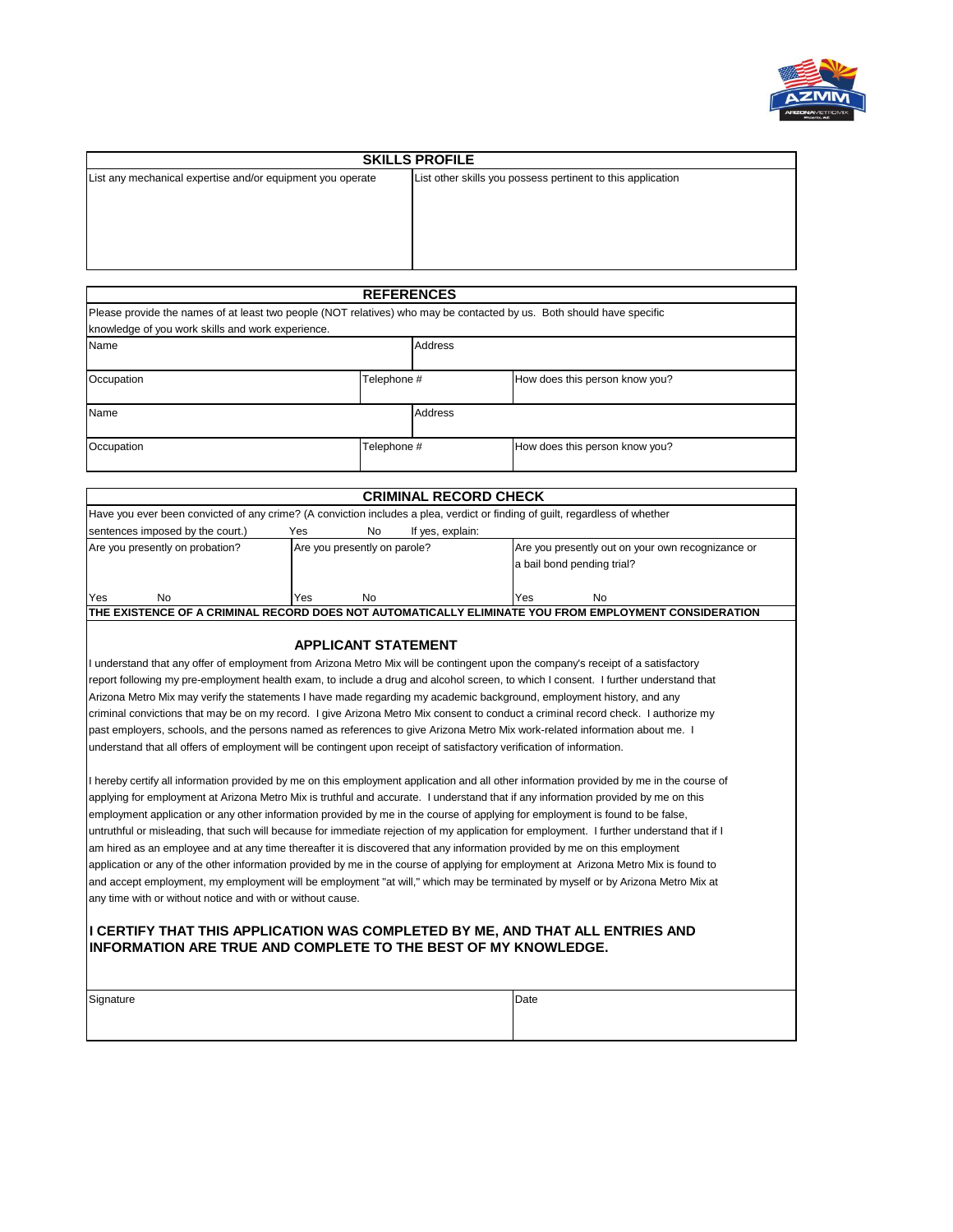

#### **BACKGROUND CHECK FORMS**

### REQUEST, AUTHORIZATION AND CONSENT TO RELEASE OF LICENSING, CERTIFICATION AND EMPLOYMENT INFORMATION

1) Page 5: Under the heading "Attention Human Resources" fill in the company name and address for each employer you have had in the past 5 years (please request additional forms if you need them).

> These documents will be forwarded to your previous employers to confirm the information provided on the application.

Print your name, birth date, and SSN in the boxes provided.

Sign on the line by "Applicant Signature" and enter the date.

## **LEAVE THE REST OF THE FORM BLANK.**

### APPLICATION MISREPRESENTATION AND CONFIDENTIALITY

Page 5: Please read, sign and date the acknowledgement.

### PRE-EMPLOYMENT INFORMATION (Equal Employment Opportunity Reporting)

Please complete the top portion of the form. The lower portion is optional. Enter this information if you choose to do so. If you choose not to fill out the lower portion of the form please check " I decline to provide this information". Please sign and date the form.

Page 6: List of Acceptable Documents in order to establish eligibility to work in the U.S. Must have one item from List A **OR** ONE OF EACH FROM List **B & C** if hired. Bring these documents to orientation if you are hired. Need actually document; photocopies are not acceptable.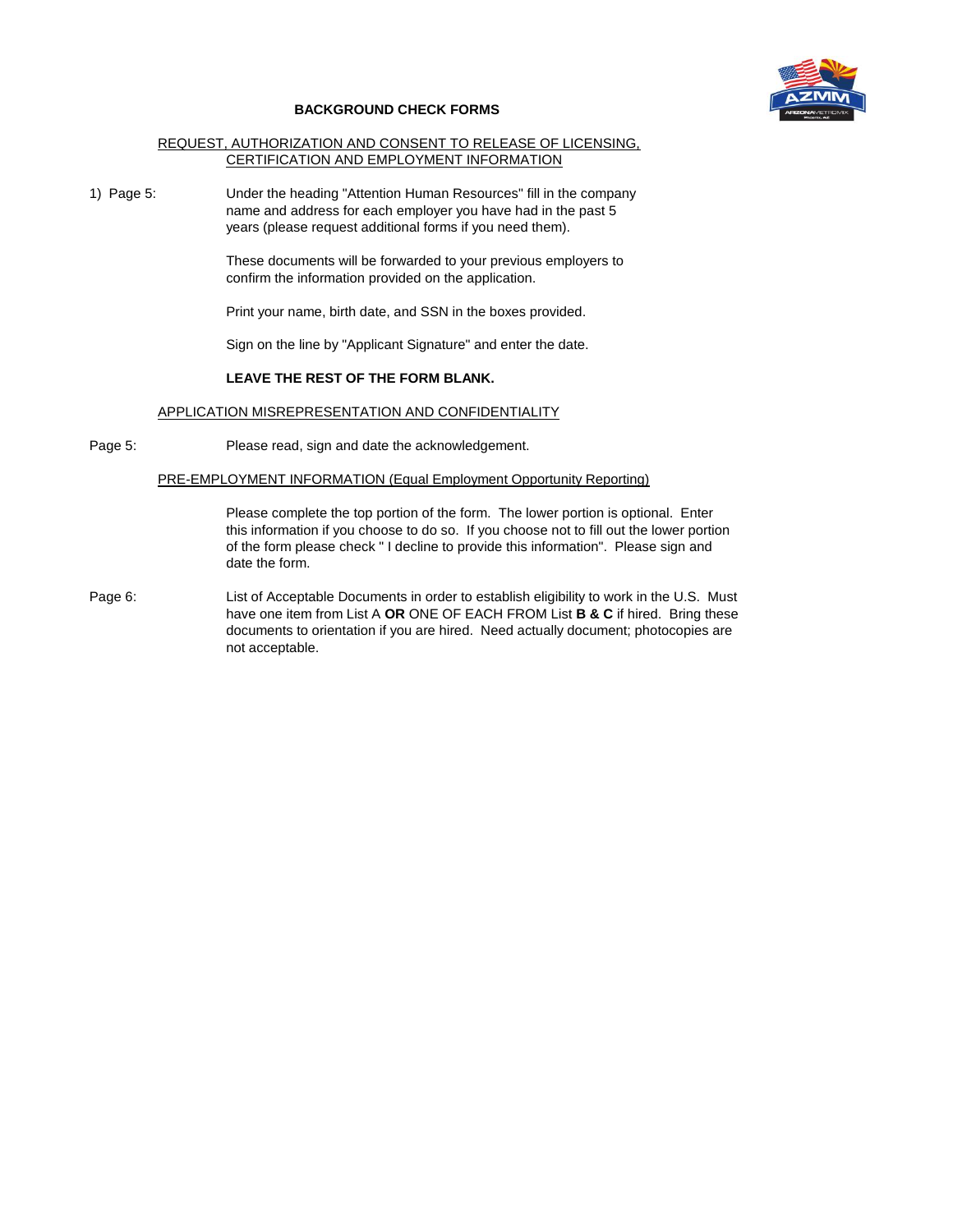

18477 S. 186th Way Ste 103 Queen Creek, AZ 85142

Applicant Name:

## **INSTRUCTIONS FOR ALL APPLICANTS**

Please provide current and previous residential addresses for a full 3 years.

"Employment History" section, start with your present employer and work backwards, list all jobs that you have held in the past 5 years. You may attach additional sheets if necessary. Please explain any gaps in employment of 30 days or more.

Read the "APPLICANT STATEMENT", sign and date this portion of the application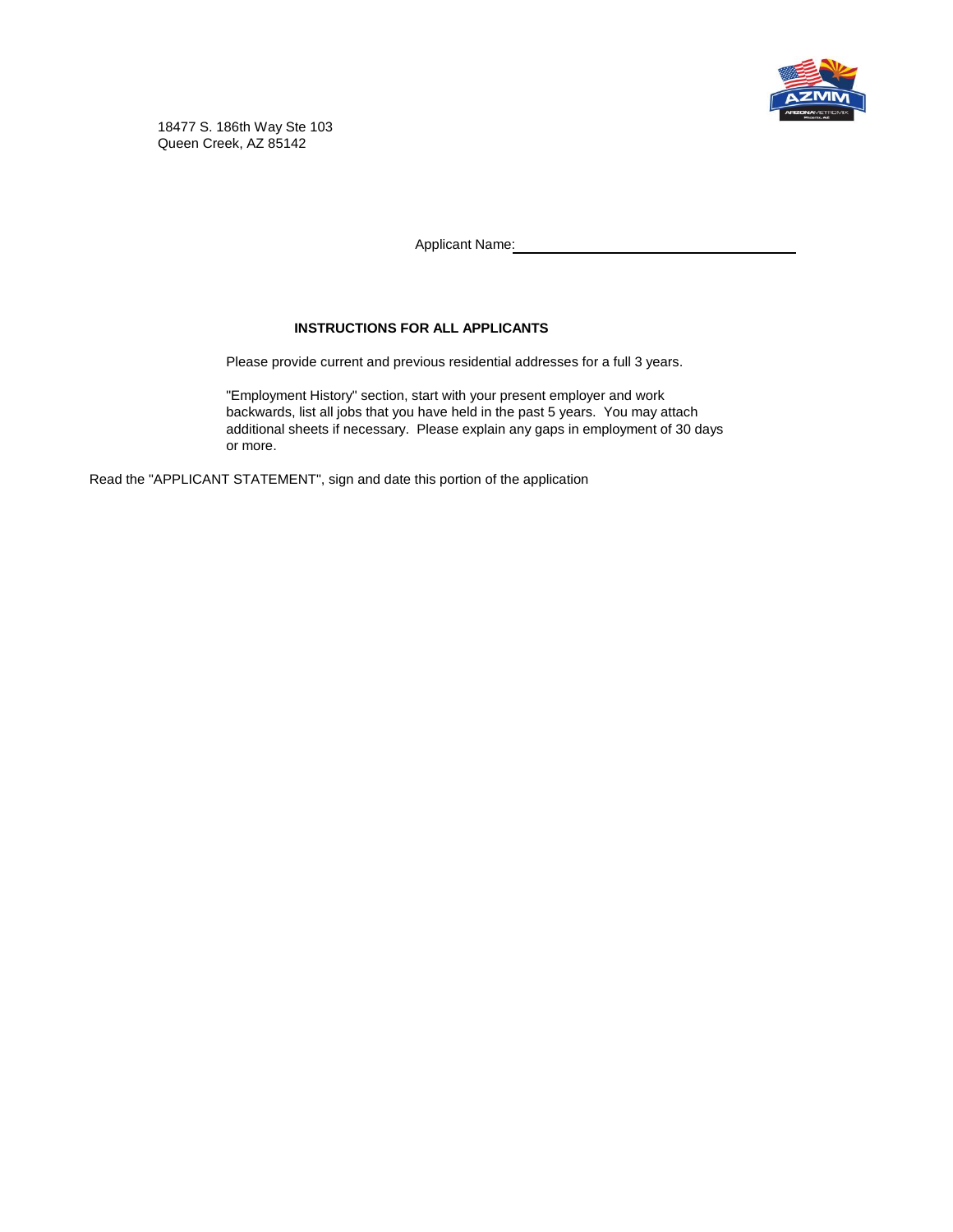

# **ARIZONA METRO MIX, INC.**

# **SAFETY AWARENESS ORIENTATION**

Arizona Metro Mix, Inc. has developed these safety rules patterned after the Federal OSHA requirements. Read and become familiar with these rules and other safety rules that apply to your job.

- 1. Report any injury to your employer/supervisor immediately.
- 2. Report any observed unsafe condition to your employer/supervisor.
- 3.. Horseplay is prohibited at all times
- 4. The drinking of alcoholic beverages is not permitted on the job. Any employee discovered under the influence of alcohol or drugs will not be permitted to work.
- 5. If you do not have current First Aid Training do not move or treat an injured person unless there is an immediate peril, such as profuse bleeding or stoppage of breathing. Any time an employee is potentially exposed to blood in any circumstance, the procedures and guidelines of Arizona Metro Mix, Inc. Blood Borne Pathogen Policy must be followed to avoid any potential risk of acquiring blood borne disease.
- 6. Appropriate clothing and footwear must be worn on the job at all times.
- 7. Where there exists the hazard of falling objects, an approved hard hat must be worn.
- 8. You should not perform any task unless you are trained to do so and area aware of the hazards associated with the task.
- 9. You may be assigned certain personal protective safety equipment. This equipment should be available for use on the job, be maintained in good condition, and worn when required.
- 10. Learn safe work practices. When in doubt about performing a task safely, contact your supervisor for instruction and training.
- 11. The riding of a bolst hook, or on other equipment not designed for such purposes, is prohibited at all times.
- 12. Never remove or by-pass safety devices.
- 13. Do not approach operating machinery from the blind aide, let the operator see you.
- 14. Learn where fire extinguisher and first aid kits are located.
- 15. Maintain a general condition of good housekeeping in all work areas at all times.
- 16. Obey all traffic regulations when operating vehicles on public highways.
- 17. When operating or riding in company vehicles or using your personal vehicle for business purposes the vehicles seatbelt shall be worn.
- 18. Be alert to hazards that could affect you and your fellow employees.
- 19. Obey safety signs and tags.
- 20. Always perform you task in a safe and proper manner; do not take shortcuts. The taking of shortcuts and the ignoring of established safety rules are the leading causes of employee injury.

I certify that I have read and understand and will abide by the aforementioned listed safety rules. Failure to do so may be grounds for termination.

**Employee's Signature Date: Date: Date:**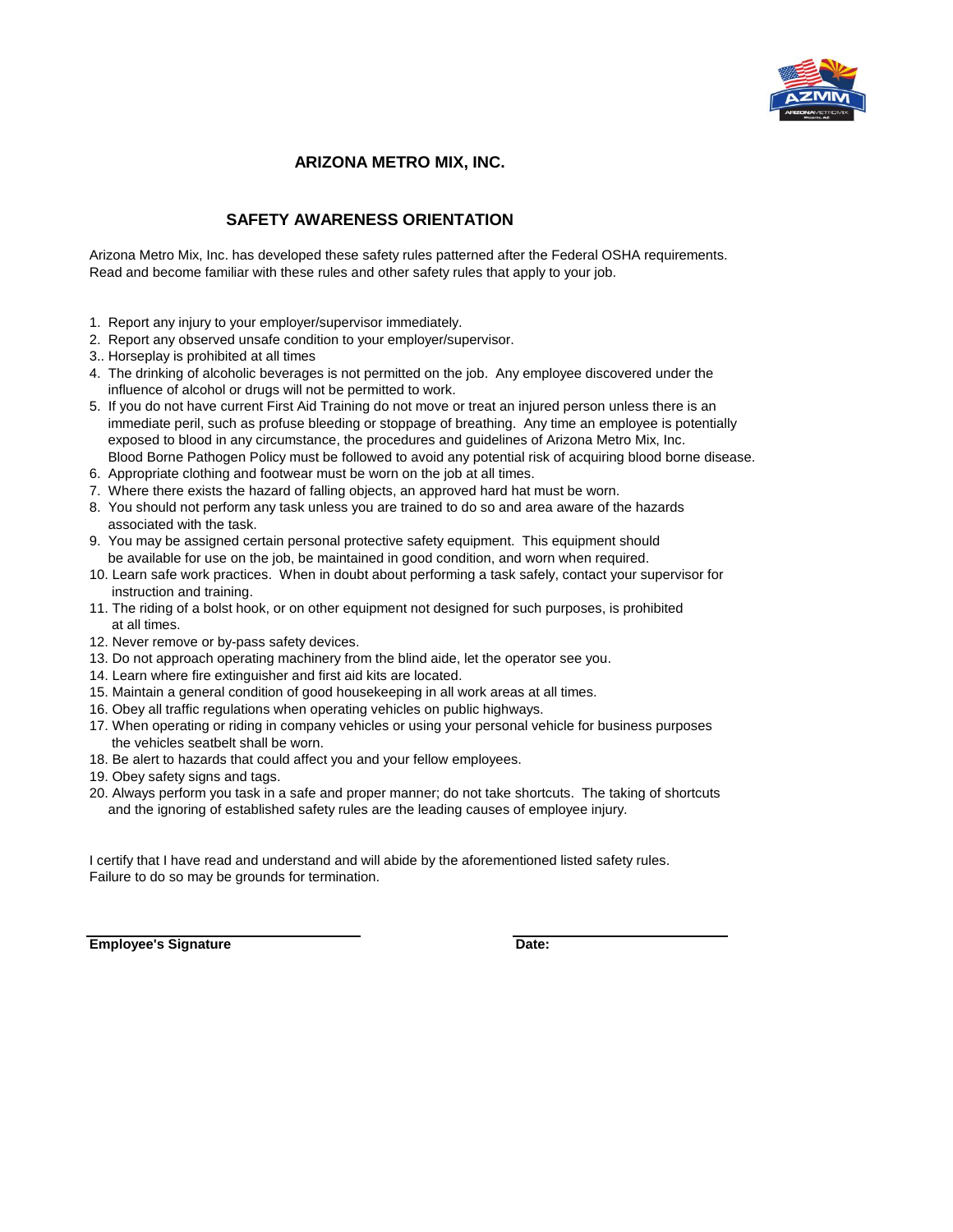

# **SECTION D**

### **DISCIPLINARY ACTIONS FOR VIOLATING DRUG-FREE WORKPLACE POLICY**

- 1. A violation of ARIZONA METRO MIX, Inc's Drug-Free Workplace Policy may result in disciplinary action, up to and including discharge, at the company's sole discretion.
- 2.. In addition to any disciplinary action, the company may, in its sole discretion, refer the employee to a treatment and counseling program for drug abuse. Employees referred to such a program by the company must immediately cease any drug use, may be subject to periodic unannounced testing from a period of twenty-four months, and must comply with all other conditions of the treatment and counseling program. The company shall determine whether an employee it has referred for drug treatment and counseling should be temporarily reassigned for safety reasons to another position if such a position is available. If another position is not available, then other avenues will be explored.
- 3. ARIZONA METRO MIX, Inc. will promptly terminate any employee who test positive for drugs while undergoing treatment and counseling for drug abuse, regardless of whether such treatment and counseling is voluntary or required by the company.

# **SECTION E**

## **EMPLOYEE ACKNOWLEDGEMENT**

I have carefully and thoroughly read ARIZONA METRO MIX, Inc.'s Drug-Free Workplace Policy. I have received a copy of ARIZONA METRO MIX, Inc.'s Drug-Free Workplace Policy, understand its requirements and agree, without reservation, to follow this policy.

BY:

| <b>Employee Signature</b>                                | <b>Print Name</b> | Date |
|----------------------------------------------------------|-------------------|------|
| Authorized Company Representative<br>Signature and Title | <b>Print Name</b> | Date |
| Witness                                                  | <b>Print Name</b> | Date |

Signature and Title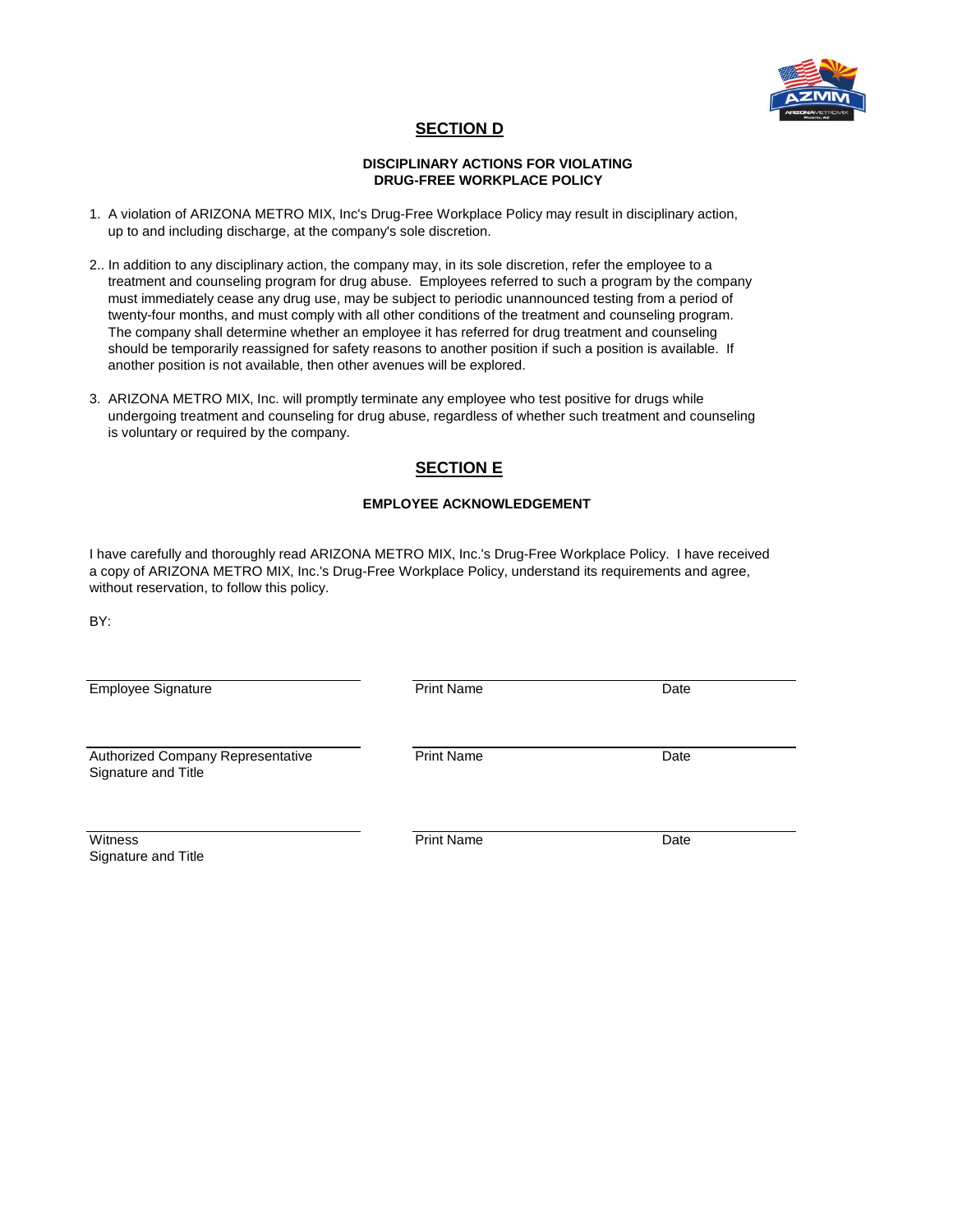

| Initial   | I understand that I am an employee of Arizona Metro Mix, Inc. and only I or<br>Arizona Metro Mix, Inc. can terminate my employment. |                                                                                                                                                                                                                           |      |  |  |
|-----------|-------------------------------------------------------------------------------------------------------------------------------------|---------------------------------------------------------------------------------------------------------------------------------------------------------------------------------------------------------------------------|------|--|--|
| Initial   | termination.                                                                                                                        | Arizona Metro Mix, Inc. has a very strict "NO DRUG POLICY", and I have<br>signed a consent form to submit to drug testing. I understand that my failure<br>to comply with this agreement will be grounds for my immediate |      |  |  |
| Initial   |                                                                                                                                     | If I sustain an injury on the job, I will inform Arizona Metro Mix, Inc.<br>Supervisor immediately after the accident. Arizona Metro Mix, Inc will<br>coordinate with me the proper procedure for treatment.              |      |  |  |
| Initial   | Arizona Metro Mix, Inc orientation.                                                                                                 | I understand and will comply with Arizona Metro Mix Inc. safety rules and<br>regulations and hazardous communication program explained to me in                                                                           |      |  |  |
| Initial   | could lead to my termination.                                                                                                       | I have read and fully understand the above statements regarding<br>Arizona Metro Mix, Inc. policies and procedures and agree to the same.<br>I understand that failure to comply with these policies and procedures       |      |  |  |
| Initial   | employment history.                                                                                                                 | I authorize Arizona Metro Mix, Inc. and its agents to conduct a<br>comprehensive review of my background causing a consumer report and/or<br>investigative consumer report including social security verification and     |      |  |  |
| Initial   | accurate.                                                                                                                           | I authorize Arizona Metro Mix, Inc. and its agents to conduct a<br>comprehensive review of my driving record and certify that the driver's<br>license information I provided in my employment application is true and     |      |  |  |
| Applicant | Date                                                                                                                                | Interviewer                                                                                                                                                                                                               | Date |  |  |

Initialing of the previous areas verifies that the above named individual has received a copy of Arizona Metro Mix, Inc. policies, has read, fully understands, and agrees to adhere to those policies incorporated herein and made a part of the application process.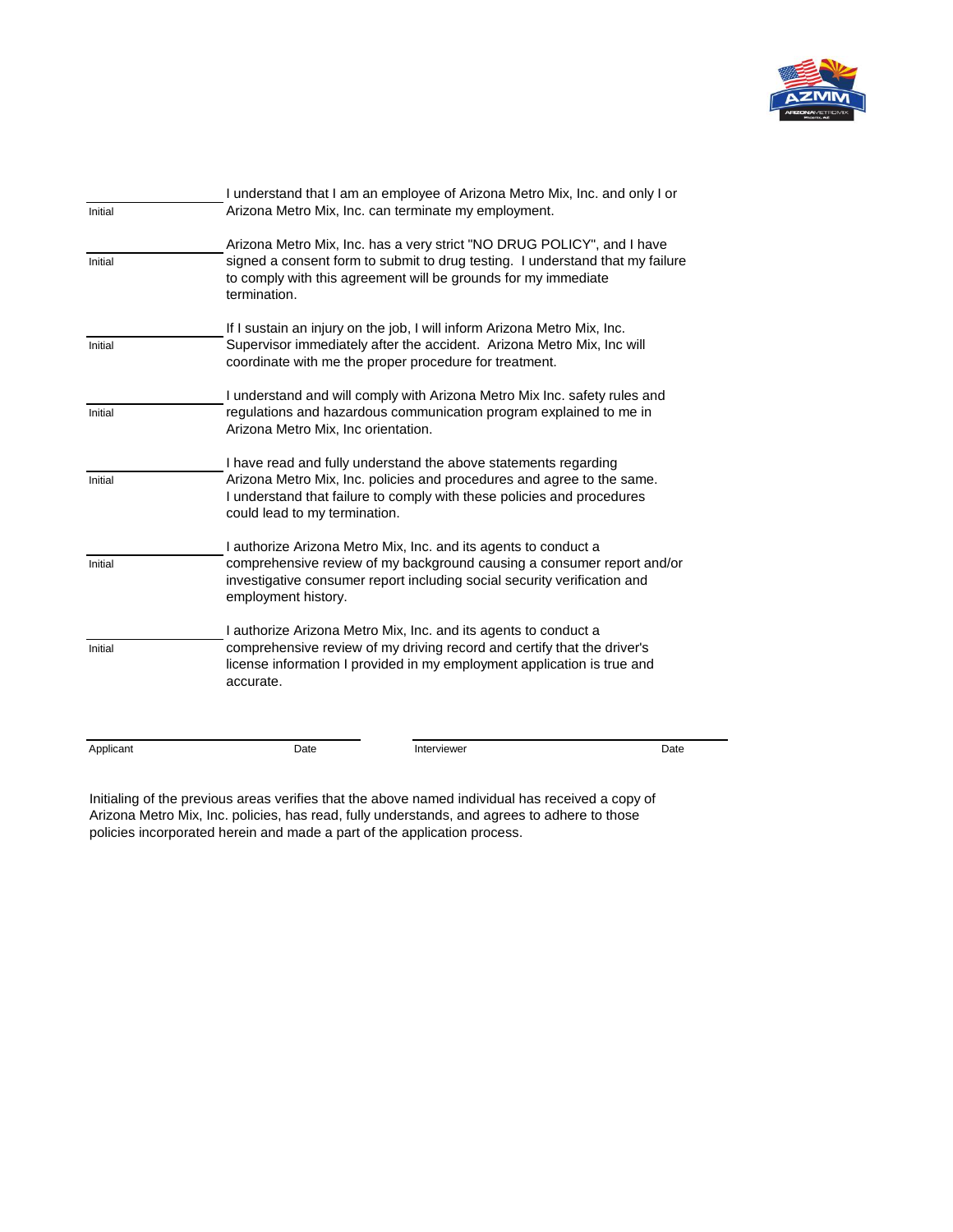

## **DRUG-FREE WORKPLACE STATEMENT**

In 1988, Congress passed the "Drug-Free Workplace Act." Effective March 18, 1989, this Act addresses any drug abuse in the workplaces of federal contractors and grant recipients.

In response to the new federal requirements for drug-free workplaces, and in keeping with ARIZONA METRO MIX, Inc.'s concern for the health and safety of its workforce, ARIZONA METRO MIX is instituting the following Drug-Free Workplace policy.

This policy certifies this company's intent to maintain a drug-free workplace. The first section of this policy (Section A) prohibits the manufacture, distribution, sale, possession or use of a controlled substance in the workplace.

In addition, this policy creates a Drug Awareness Program (Section B) that will provide information to all employees on the dangers of workplace, drug use, and on available private and community treatment facilities. The last section of this policy (Section C) lists the sanctions that employees will face for violations of ARIZONA METRO MIX, Inc.'s Drug-Free Workplace Policy. Finally, this policy contains an employee acknowledgment (Section D) that must be signed and dated by each employee who receives a copy of this policy.

The Drug-Free Workplace Act specifically requires ARIZONA METRO MIX, Inc. to notify each employee that, as a condition of employment, each employee must:

- Comply with the company's Drug-Free Workplace Policy; and
- Notify his/her supervisor of any conviction for a drug related offense committed in the workplace within five (5) days of the conviction; and
- Consent to a pre-employment drug test

Any employee who violates this company policy will be subject to disciplinary action, up to and including termination of employment.

## **SECTION A**

### **PROHIBITIONS**

ARIZONA METRO MIX, Inc.'s Drug-Free Workplace Policy prohibits employees from engaging in any of the following activities.

- 1. Use, possession, manufacture, distribution, dispensation or sale of illegal drugs on company premises or company business. In company supplied vehicles, or during working hours.
- 2. Unauthorized use or possession, or any manufacture, distribution, dispensation or sale of a controlled substance on company premises or while on company business or while in company supplied vehicles;
- 3. Storing in a locker, desk, automobile or other repository on company premises any controlled substance whose use is unauthorized;
- 4 Being under the influence of a controlled substance on company premises or while on company business, or while in company supplied vehicles;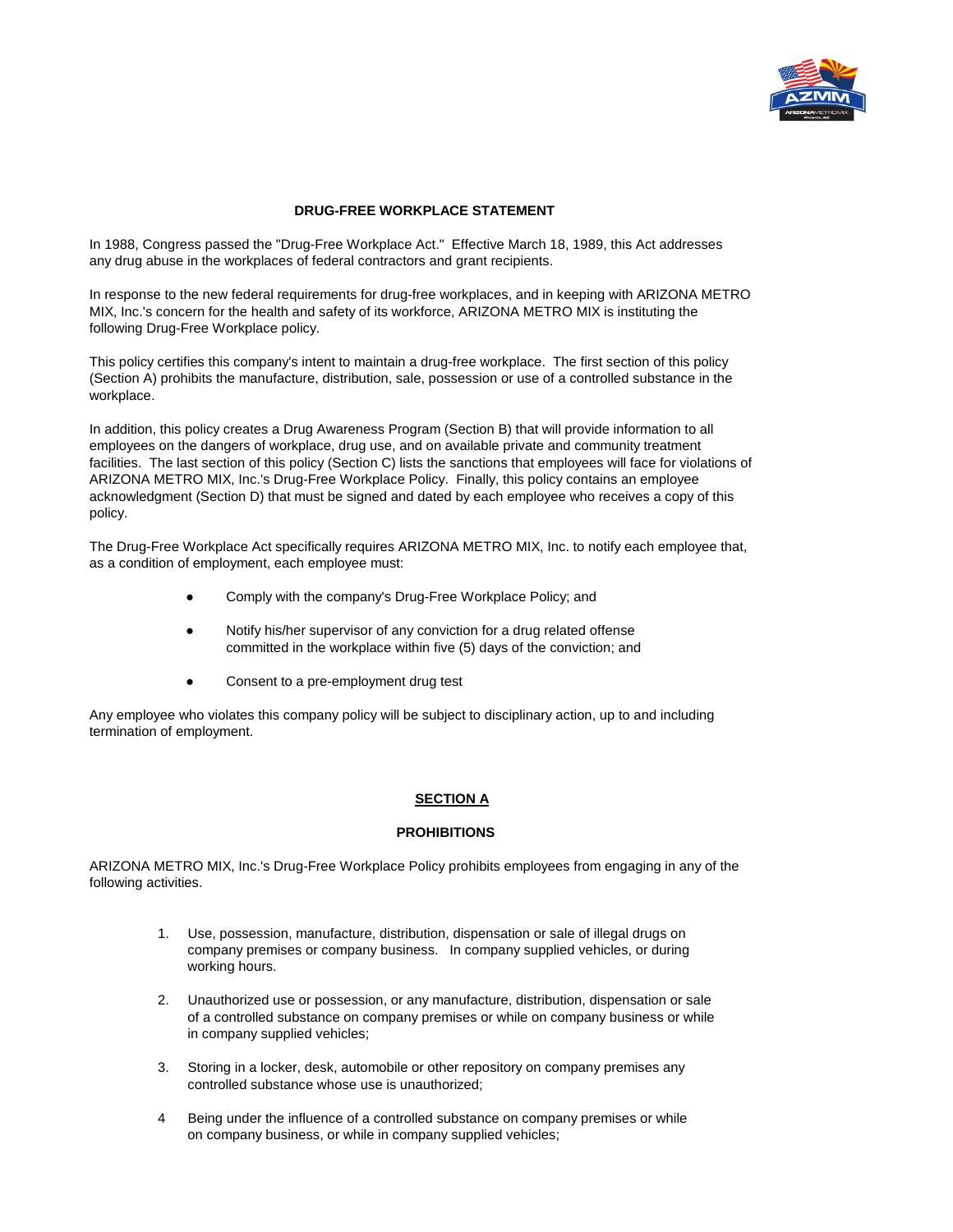

- 5. Any possession, use, manufacture, distribution, dispensation or sale of illegal drugs off drugs off company premises that adversely affects the individual's work performance, his own or others' safety at work, or the company's regard or reputation in the community;
- 6. Failure to adhere to the requirements of any drug treatment or counseling program in which the employee is enrolled;
- 7. Failure to notify the company of any conviction under criminal drug statues for a workplace offense within five (5) days of the conviction; and
- 8. Refusal to sign a statement to abide by the company's Drug-Free Workplace Policy.

AUTHORIZED USE OF PRESCRIBED MEDICINE: An employee undergoing prescribed medical treatment with any drug which may after his/her physical or mental ability must report this treatment to his/her supervisor. The supervisor will determine whether a temporary change in the employee's job assignment during the period of treatment is warranted.

## **SECTION B**

### **DRUG AWARENESS PROGRAM**

To assist employees and their families to understand and to avoid the perils of drug abuse, ARIZONA METRO MIX, Inc. has developed a comprehensive Drug Awareness Program. The company will use this program in an educational effort

to prevent and eliminate drug abuse that may affect the workplace. The Drug Awareness Program will inform employees about: (1) the dangers of drug abuse in the workplace; (2) our company's Drug-Free Workplace Policy; (3) the assistance; and (4) sanctions for violations of ARIZONA METRO MIX, Inc.'s Drug-Free Workplace Policy.

Employees of ARIZONA METRO MIX, Inc. Are our most valuable resource and, for that reason, their health and safety is our number on concern. Any drug use which imperils the health and well being of our employees or threatens our business will not be tolerated. The use of illegal drugs and abuse of other controlled substances, on or off-duty, is inconsistent with the law abiding behavior expected of all citizens. Employees who use illegal drugs or abuse other controlled substances on or off duty tend to be less productive, less reliable, and prone to greater absenteeism and accidents. This, in turn, can result in increased costs, delays and risks to the company's business. Drug use in the workplace puts the health and safety of the abuser and all other workers around him or her at increased risk. Employees have the right to work in a drug-free environment. In addition, drug abuse inflicts a terrible toll on the nation's productive resources and the health and well being of American workers.

Early recognition and treatment of drug abuse is important for successful rehabilitation. Whenever feasible, ARIZONA METRO MIX, Inc. will assist employees in overcoming drug abuse by providing information on treatment opportunities and programs. However, the decision to seek diagnosis and accept treatment for drug abuse is primarily the individual employee's responsibility.

Employees with drug abuse problems should request assistance from Pauline Altamirano (Office Administrator 480-889-5424). The company will treat allsuch requests as confidential and will refer the employee to the appropriate treatment and counseling services when feasible.

Voluntary requests for assistance from employees will not, however, prevent disciplinary action for violation of ARIZONA METRO MIX, Inc.'s Drug-Free Workplace Policy.

ARIZONA METRO MIX, Inc. is instituting a zero tolerance level program. ARIZONA METRO MIX, Inc. is committed to maintaining a safe workplace free from the influence of drugs. All employees and subcontractors are hereby notified that ARIZONA METRO MIX. Inc. will comply with the requirements of the Drug-Free Workplace Act of 1988, and all applicable regulations issued there under, as well as, when applicable, any more stringent rules promulgated by other federal agencies.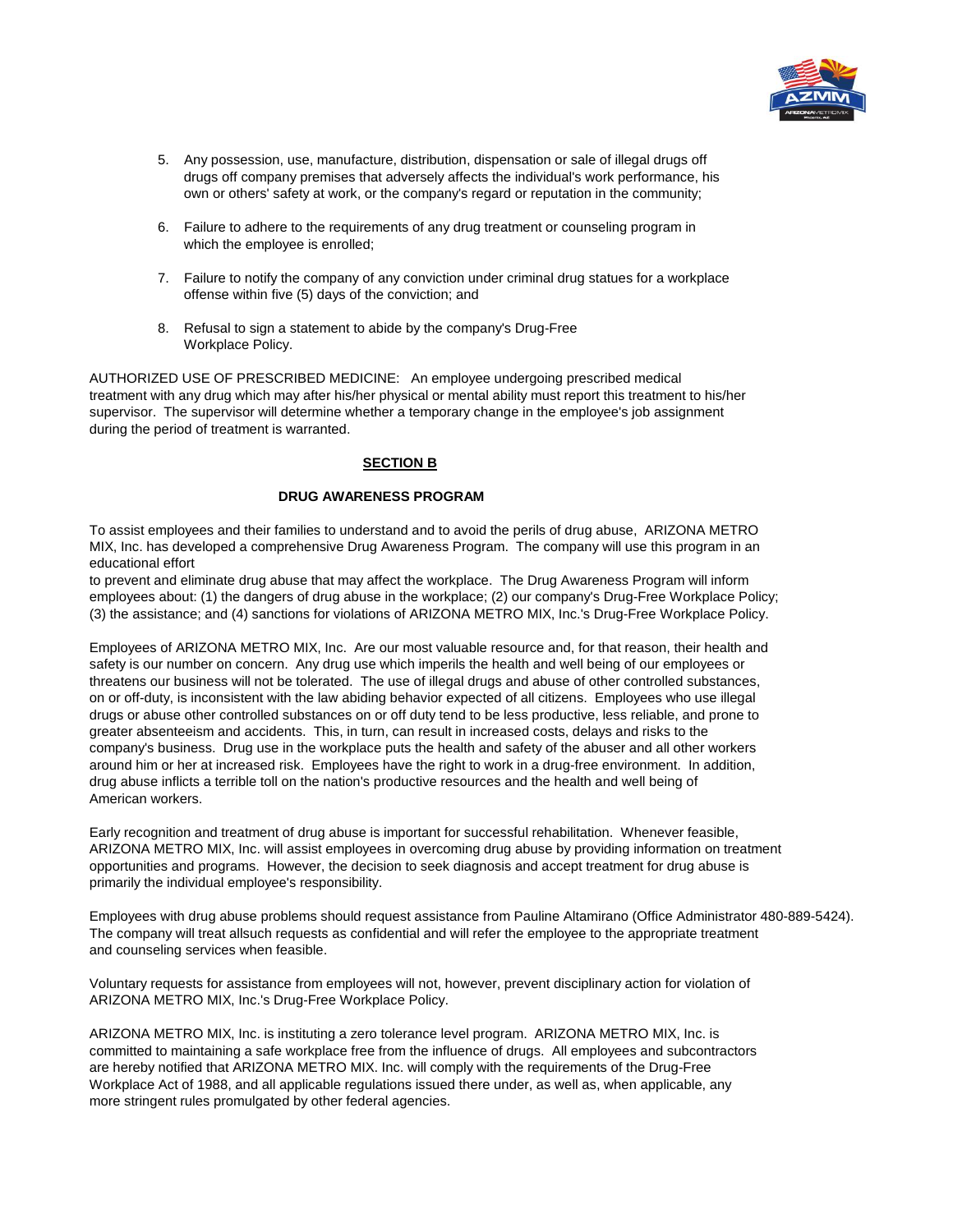

**EMPLOYEE MANUAL FOR ARIZONA METRO MIX, INC.**

### **INTRODUCTION**

Welcome to Arizona Metro Mix, Inc. This policy manual serves to inform you of what is expected from you as an employee of this company and to provide a guide to normal operations, responsibilities and benefits of Arizona Metro Mix.

The content of this manual NEITHER CONSTITUTES NOR IMPLIES AN EMPLOYMENT CONTRACT, but simply explains the policies and procedures under which our company operates. The manual may be revised or modified by the company at any time without prior notice.

The success of Arizona Metro Mix, Inc. is completely dependent on your, our employees. We are committed to delivering the finest workforce in the market place, and this can only be accomplished through team effort.

### **EQUAL EMPLOYMENT OPPORTUNITY STATEMENT**

Arizona Metro Mix, Inc. is an Equal Employment Opportunity Employer. It is a continuing company policy that all actions relating to promotions, compensations, terms, conditions and privileges of employment are based on each individual's qualifications without regard to race, color, religion, sex age, handicap, or national origin.

### **EMPLOYMENT AT WILL**

It is the policy of this company that all employees are employed at the will of the company for an indefinite period. As such, you are subject to termination at any time, for any reason, with or without cause or notice. There are no representatives from the Company that have the authority to enter into any written or oral agreement establishing a contract of employment between yourself and Arizona Metro Mix, Inc.

#### **EMPLOYMENT AUTHORIZATION**

The U.S. Immigration and Naturalization Service requires the company to provide specific information for all employees within three days of the beginning of employment. You must complete proper documents as required, which establish your identify and employment eligibility. False information or documentation tampered with may lead to termination of employment.

### **NO HARASSMENT POLICY**

We do not tolerate harassment of any kind. Any form of harassment which violates federal, state, or local law, including, but not limited to harassment related to any individual's race, religion, color, sex, age, national origin, ancestry, citizenship status, handicap or disability is a violation of this policy and will be treated as a disciplinary matter. For the purposes, the term harassment included slurs and any other offensive remarks, jokes other verbal, graphic or physical conduct. Harassment also includes sexual advances, requests for sexual favors, unwelcome or offensive touching and other

verbal, graphic or physical conduct of a sexual nature. If you have any questions or have a valid complaint, please contact H/R (Pauline Altamirano) at Arizona Metro Mix, Inc.

Violators of this policy will be subject to disciplinary action up to and including immediate termination.

#### **INTRODUCTION PERIOD**

Employees are hired under a 90-day introductory period. During that time you will be evaluated to determine if you are suitable for the assignment. If you are found to be unsuitable for any reason, your employment may be terminated with or without notice.

#### **ATTENDANCE**

The employee must personally report an absence or tardy prior to start of assignment or shift. Employee must